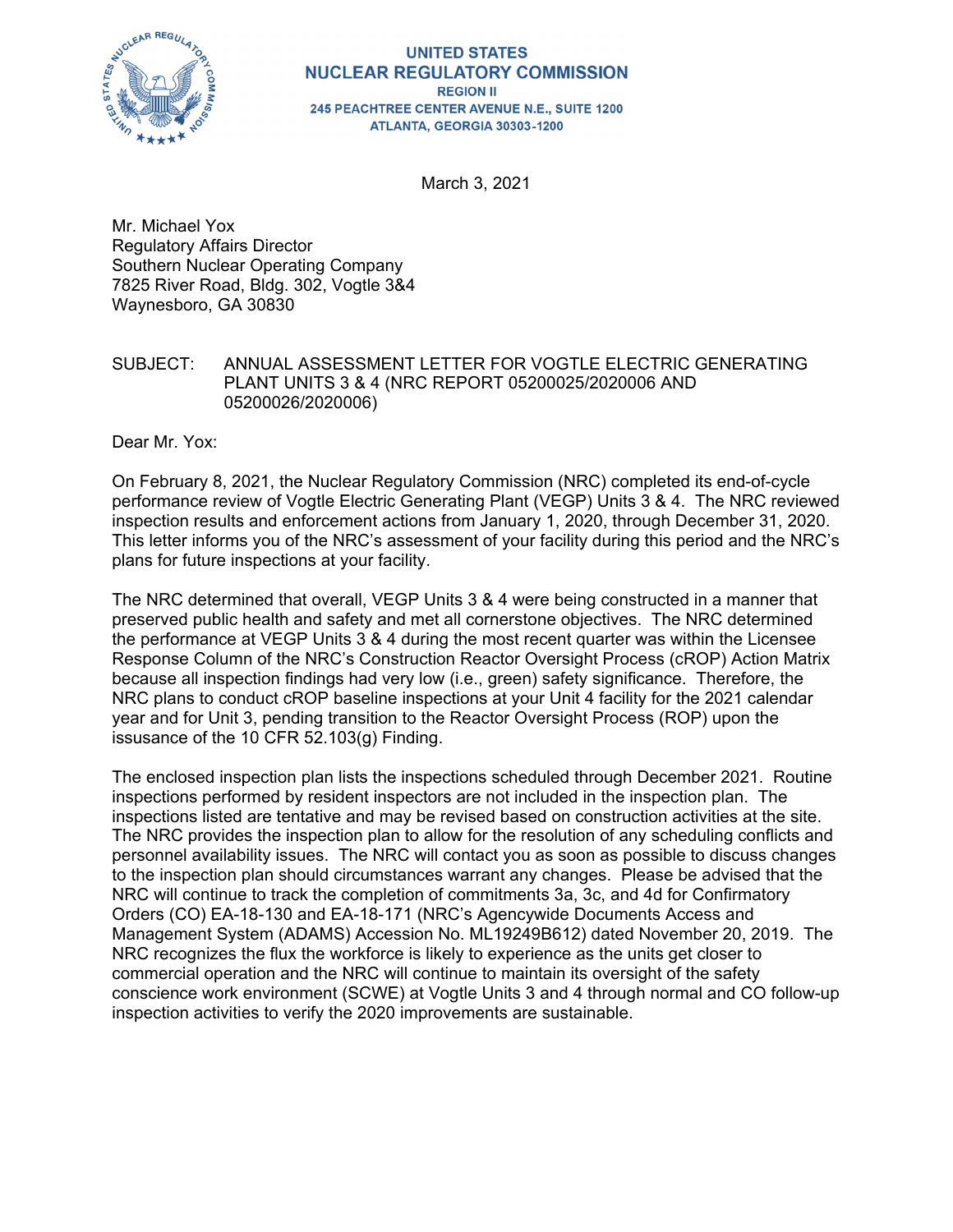In accordance with 10 CFR 2.390 of the NRC's "Rules of Practice," a copy of this letter will be available electronically for public inspection in the NRC Public Document Room or from the Publicly Available Records (PARS) component of NRC's document system (ADAMS). ADAMS is accessible from the NRC Web site at http://www.nrc.gov/reading-rm/adams.html (the Public Electronic Reading Room).

Please contact me at (404) 997- 4510 with any questions you have regarding this letter.

Sincerely,

## */RA/*

Nicole Coovert, Chief Construction Inspection Branch 1 Division of Construction Oversight

Docket Nos.: 52-00025, 52-00026 License Nos.: NPF-91, NPF-92

Enclosure: Vogtle Units 3&4 Inspection Plan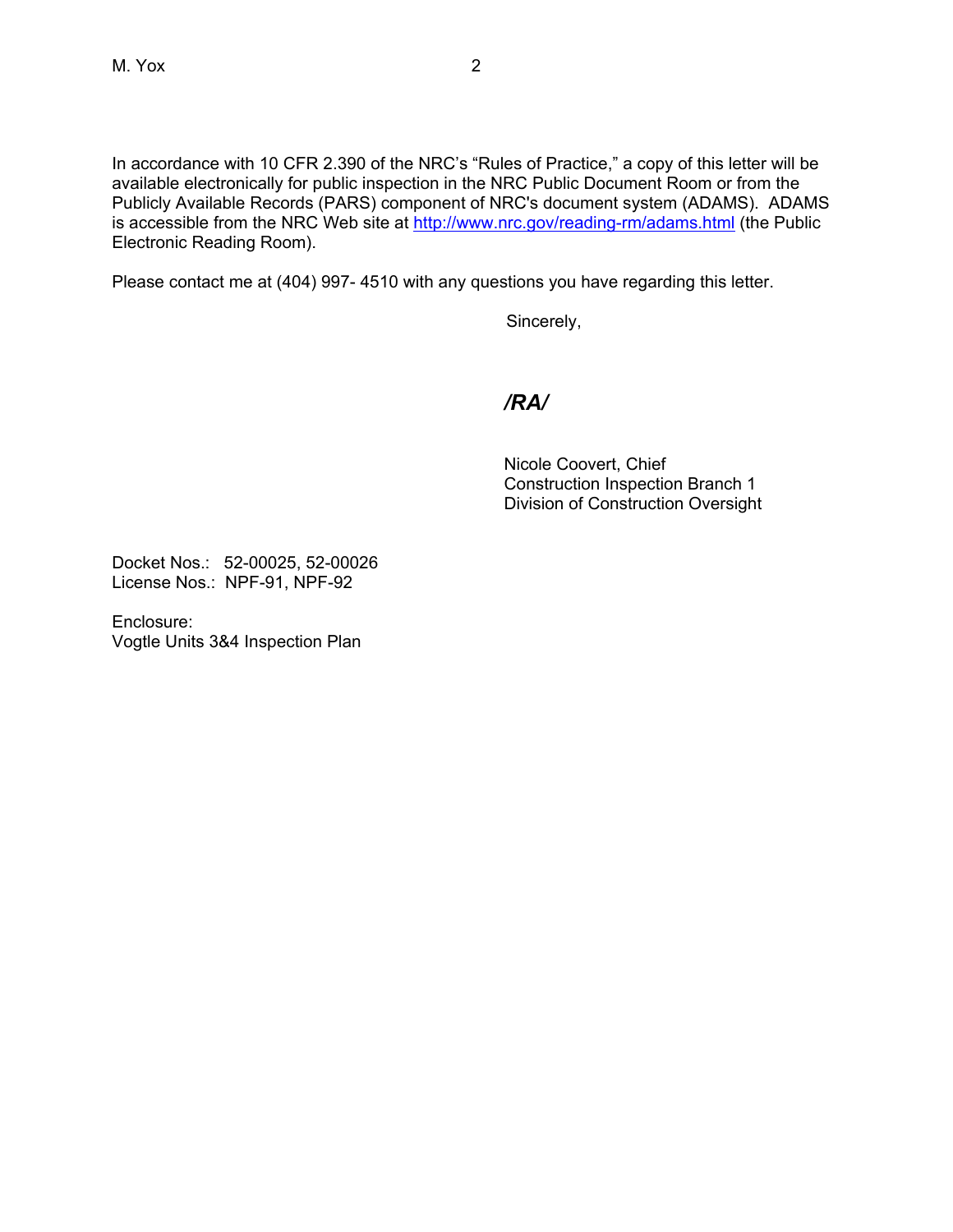#### cc w/ encls:

Resident Manager **Resident Inspector** Resident Inspector Oglethorpe Power Corporation Vogtle Plant Units 3 & 4 Alvin W. Vogtle Nuclear Plant 8805 River Road 7821 River Road Waynesboro, GA 30830 Waynesboro, GA 30830

Office of the Attorney General Team Leader Atlanta, GA 30334 Air Protection Branch

Document Control Coordinator **Atlanta**, GA 30354-3906 3535 Colonnade Parkway Birmingham, AL 35243 Brian H. Whitley

2100 East Exchange Place Birmingham, AL 35243 Tucker, GA 30084

County Commissioner **Site Regulatory Affairs Director** Office of the County Commissioner Vogtle Units 3 & 4 Waynesboro, GA 30830 Bin 6031

Mr. Wayne Guilfoyle Commissioner District 8 Augusta-Richmond County Commission 4940 Windsor Spring Rd Hephzibah, GA 30815

Gwendolyn Jackson Burke County Library 130 Highway 24 South Waynesboro, GA 30830

Mr. Reece McAlister Executive Secretary Georgia Public Service Commission Atlanta, GA 30334

 Mr. Barty Simonton 40 Capitol Square, SW Environmental Radiation Program Environmental Protection Division Southern Nuclear Operating Company 4244 International Parkway, Suite 120

 Regulatory Affairs Director Anne F. Appleby **Southern Nuclear Operating Company** Olgethorpe Power Corporation 3535 Colonnade Parkway, BIN N-226-EC

 Mr. Michael Yox Burke County Commission 7825 River. Road, Building 302 (ESB) Waynesboro, GA 30830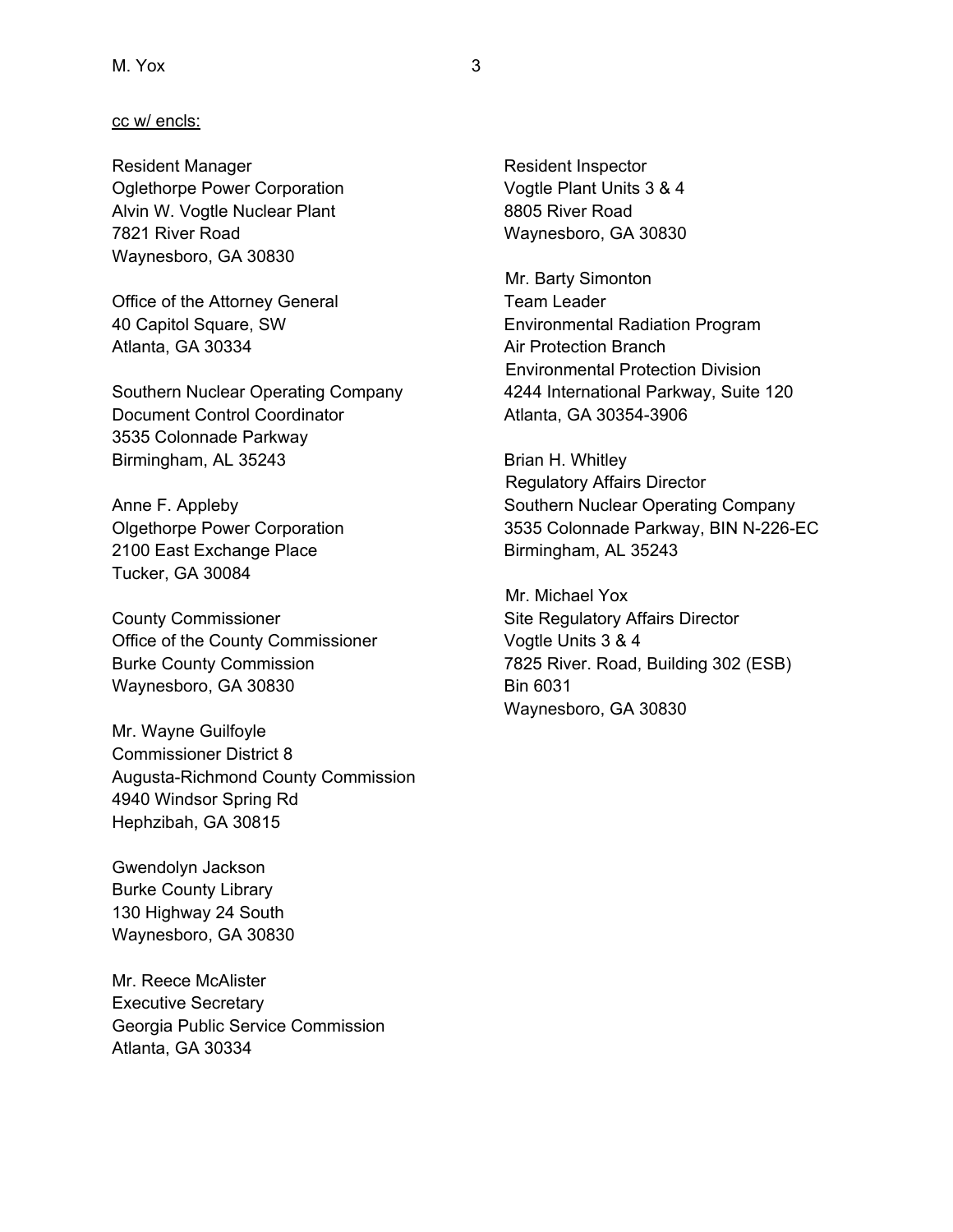aagibson@southernco.com (Amanda Gibson) acchambe@southernco.com (Amy Chamberlian) awc@nei.org (Anne W. Cottingham) becky@georgiawand.org (Becky Rafter) bhwhitley@southernco.com (Brian Whitley) Bill.Jacobs@gdsassociates.com (Bill Jacobs) corletmm@westinghouse.com (Michael M. Corletti) crpierce@southernco.com (C.R. Pierce) david.hinds@ge.com (David Hinds) david.lewis@pillsburylaw.com (David Lewis) dlfulton@southernco.com (Dale Fulton) ed.burns@earthlink.net (Ed Burns) edavis@pegasusgroup.us (Ed David) G2NDRMDC@southernco.com (SNC Document Control) George.Taylor@opc.com (George Taylor) harperzs@westinghouse.com (Zachary S. Harper) james1.beard@ge.com (James Beard) JHaswell@southernco.com (Jeremiah Haswell) jim@ncwarn.org (Jim Warren) Joseph\_Hegner@dom.com (Joseph Hegner) karlg@att.net (Karl Gross) kmstacy@southernco.com (Kara Stacy) kroberts@southernco.com (Kelli Roberts) KSutton@morganlewis.com (Kathryn M. Sutton) kwaugh@impact-net.org (Kenneth O. Waugh) markus.popa@hq.doe.gov (Markus Popa) mdmeier@southernco.com (Mike Meier) media@nei.org (Scott Peterson) Melissa.Smith@Hq.Doe.Gov (Melissa Smith) mike.price@opc.com (M.W. Price) MKWASHIN@southernco.com (MKWashington) mphumphr@southernco.com (Mark Humphrey) MSF@nei.org (Marvin Fertel) nirsnet@nirs.org (Michael Mariotte) Nuclaw@mindspring.com (Robert Temple) Paul@beyondnuclear.org (Paul Gunter) pbessette@morganlewis.com (Paul Bessette) ppsena@southernco.com (Peter Sena,III) r.joshi15@comcast.net (Ravi Joshi) rwink@ameren.com (Roger Wink) sabinski@suddenlink.net (Steve A. Bennett) sara@cleanenergy.org (Sara Barczak)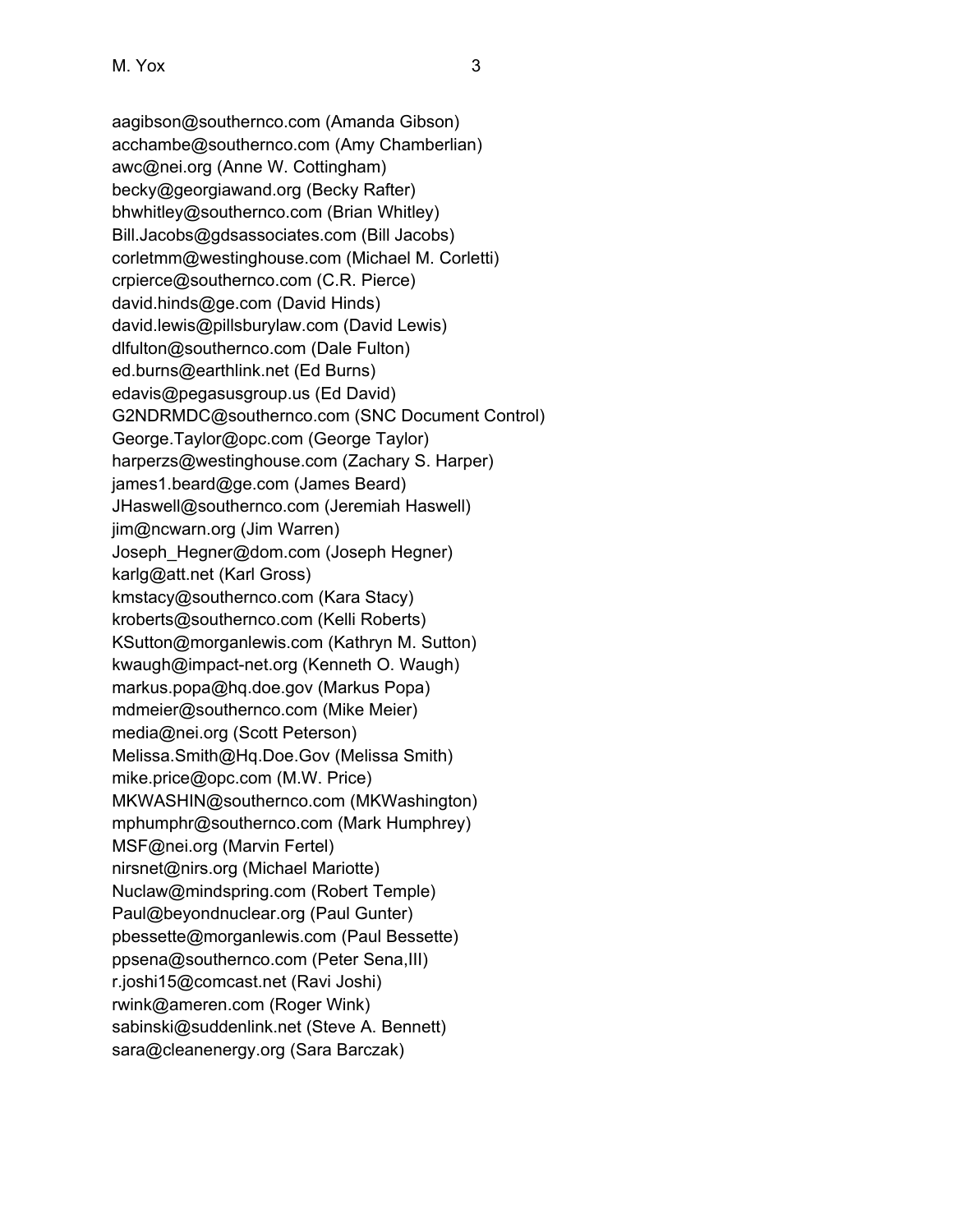M. Yox 4

# Vogtle Mailing List

sblanton@balch.com (Stanford Blanton) Shiva.Granmayeh@hq.doe.gov (Shiva Granmayeh) sjackson@meagpower.org (Steven Jackson) sjones@psc.state.ga.us (Shemetha Jones) skauffman@mpr.com (Storm Kauffman) slieghty@southernco.com (Steve Leighty) sroetger@psc.state.ga.us (Steve Roetger) syagee@southernco.com (Stephanie Agee) TomClements329@cs.com (Tom Clements) Vanessa.quinn@dhs.gov (Vanessa Quinn) wayne.marquino@gmail.com (Wayne Marquino) weave1dw@westinghouse.com (Doug Weaver) William.Birge@hq.doe.gov (William Birge) X2edgran@southernco.com (Eddie R. Grant) x2gabeck@southernco.com (Gary Becker) X2hagge@southern.com (Neil Haggerty) X2wwill@southernco.com (Daniel Williamson)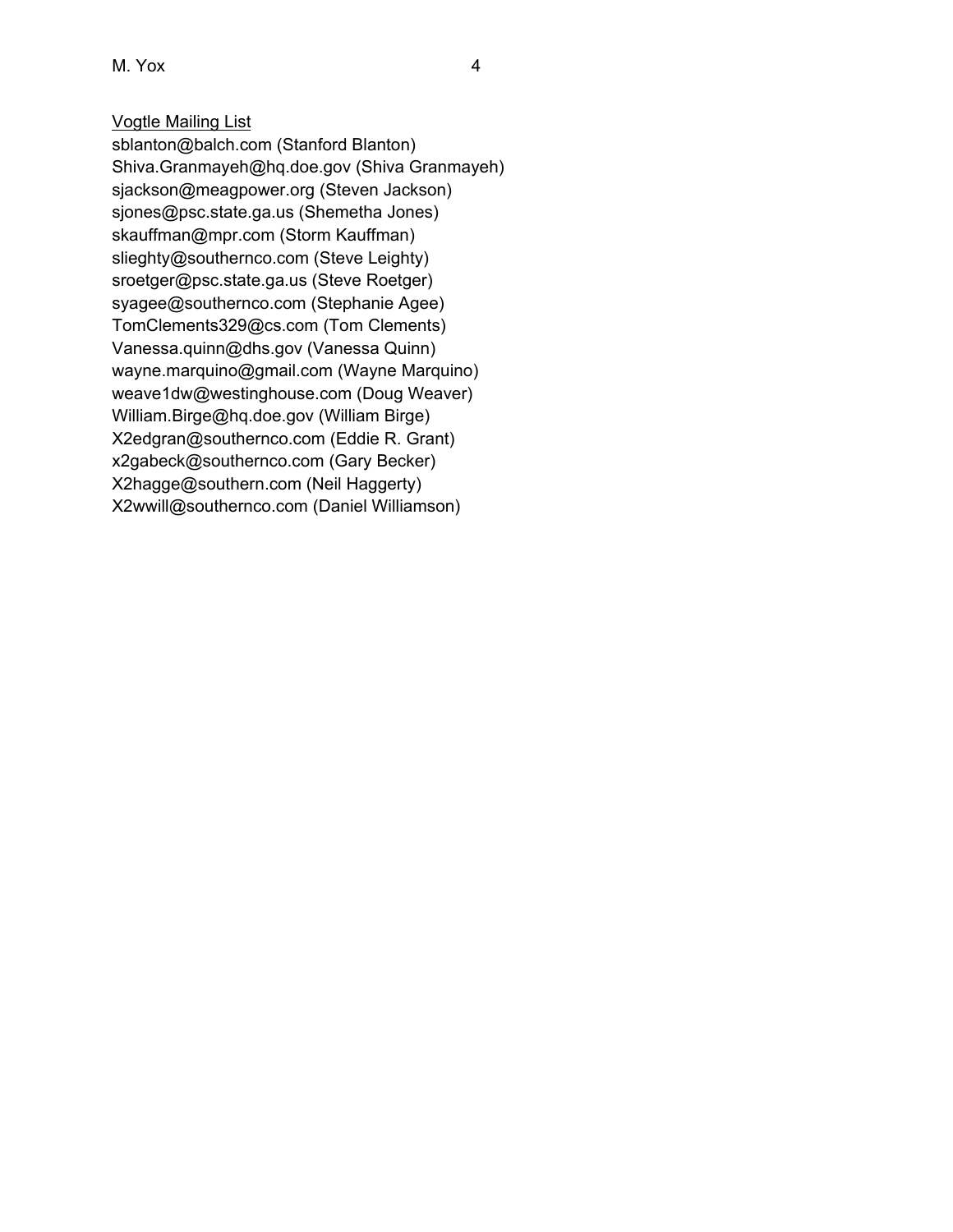### SUBJECT: ANNUAL ASSESSMENT LETTER FOR VOGTLE ELECTRIC GENERATING PLANT UNITS 3 & 4 (NRC REPORT 05200025/2020006 AND 05200026/2020006) DATED: MARCH 3, 2021

### DISTRIBUTION:

A. Veil, NRR M. King, NRR V. Hall, NRR M. Webb, NRR T. Fredette, NRR G. Armstrong, NRR E. Duncan, NRR A. Issa, NRR L. Dudes, RII

J. Munday, RII M. Bailey, RII S. Rose, RII B. Davis, RII M. Kowal, RII L. Gibson, RII S. Price, RII A. Athar, RIV

OEMail R2DCO

PUBLIC

# **ADAMS Accession No. ML21061A216**

| <b>OFFICE</b> | RII:DCO   | RII:DCO     | RII:DCO       |  |  |
|---------------|-----------|-------------|---------------|--|--|
| <b>NAME</b>   | Taylor    | Davis<br>В. | N.<br>Coovert |  |  |
| <b>DATE</b>   | 2/23/2021 | 2/23/2021   | 3/3/2021      |  |  |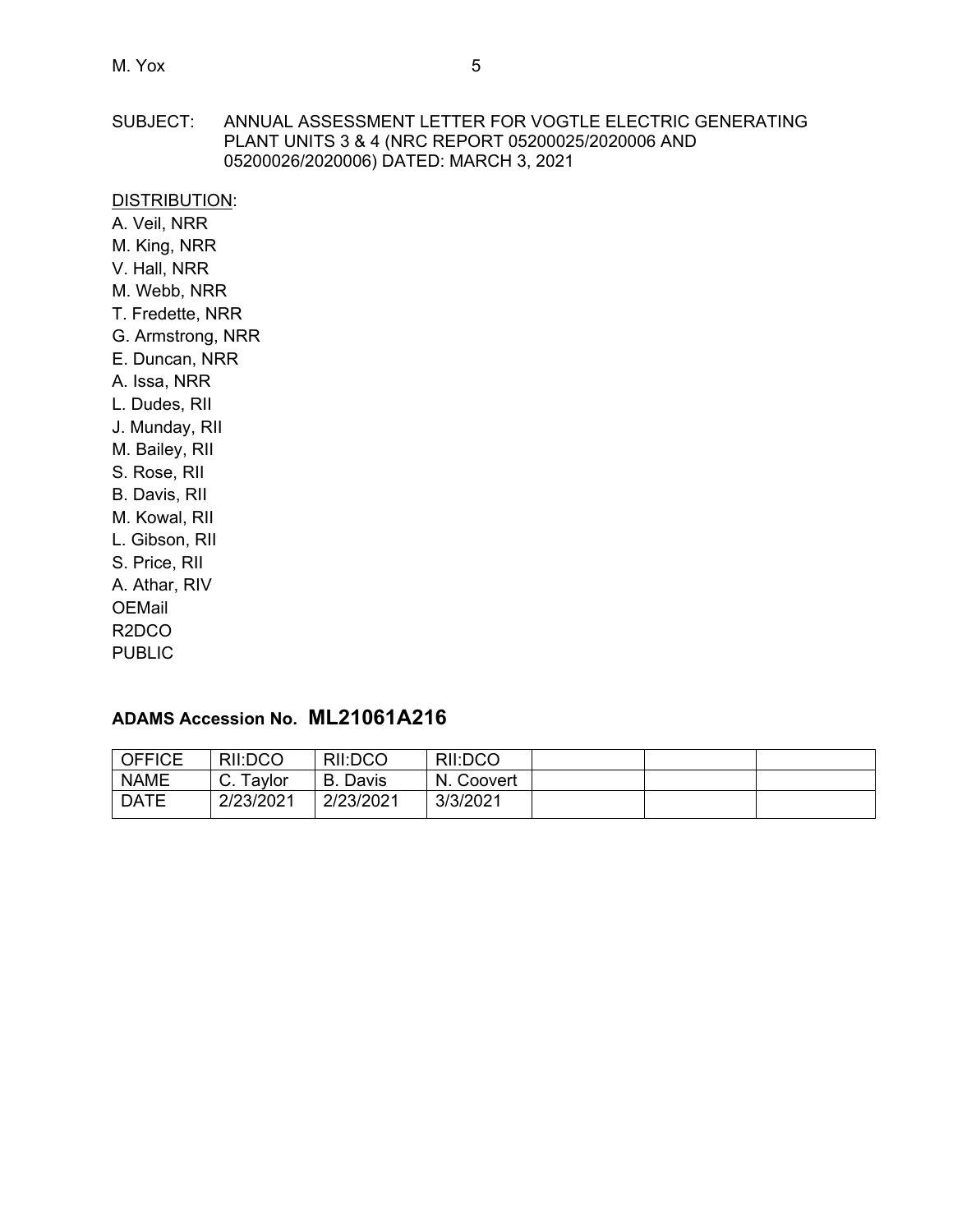| <b>Inspection Test Analysis Acceptance Criteria (ITAAC) Inspections</b><br><b>Inspection Manual Chapter (IMC 2503)</b> |                                                                                                                                                                                                                                                                                                    |  |  |  |  |
|------------------------------------------------------------------------------------------------------------------------|----------------------------------------------------------------------------------------------------------------------------------------------------------------------------------------------------------------------------------------------------------------------------------------------------|--|--|--|--|
| <b>Estimated Date</b><br><b>Description</b>                                                                            |                                                                                                                                                                                                                                                                                                    |  |  |  |  |
|                                                                                                                        | The majority of ITAAC related inspections for the 2021 calendar<br>year are expected to be associated with the following construction<br>and fabrication activities:                                                                                                                               |  |  |  |  |
|                                                                                                                        | <u> Unit 3:</u><br>Civil<br>- Structural reconciliation ITAAC inspections for the shield building<br>and auxiliary building radiological/non-radiological areas<br>- Passive Containment Cooling System tank deflection and leak<br>inspection<br>- Flood barriers walkdown and report review      |  |  |  |  |
|                                                                                                                        | Mechanical<br>- Review of ASME Code Section III Division 1 N-5 Data Reports for<br>the piping systems of targeted ITAACs<br>- As-built walkdowns of structures, systems, and components<br>(SSCs)                                                                                                  |  |  |  |  |
|                                                                                                                        | Electrical<br>- Electrical physical separation ITAACs<br>- As-built walkdowns of SSCs                                                                                                                                                                                                              |  |  |  |  |
| 1Q thru 4Q 2021<br>(See Note 1)                                                                                        | Initial Test/Operation Programs<br>- Component and Preoperational tests ITAACs and Security<br><b>ITAACs</b>                                                                                                                                                                                       |  |  |  |  |
|                                                                                                                        | <u> Unit 4:</u><br>Civil<br>- Final structural inspections of the auxiliary and shield buildings<br>(Including structural reconciliation ITAACs)                                                                                                                                                   |  |  |  |  |
|                                                                                                                        | Mechanical<br>- Completion of welding and nondestructive examination<br>inspections<br>- Containment structural integrity tests<br>- Reactor Coolant System (RCS) hydrostatic test<br>- Installation of key valves (RCS Safety, Squib)<br>- Review of ASME reports<br>- As-built walkdowns of SSCs |  |  |  |  |
|                                                                                                                        | Electrical<br>- Electrical and instrumentation ITAACs<br>- As-built walkdowns of SSCs                                                                                                                                                                                                              |  |  |  |  |
|                                                                                                                        | <b>Initial Test/Operations Programs</b><br>- Component and Preoperational tests ITAACs and Security<br><b>ITAACs</b>                                                                                                                                                                               |  |  |  |  |